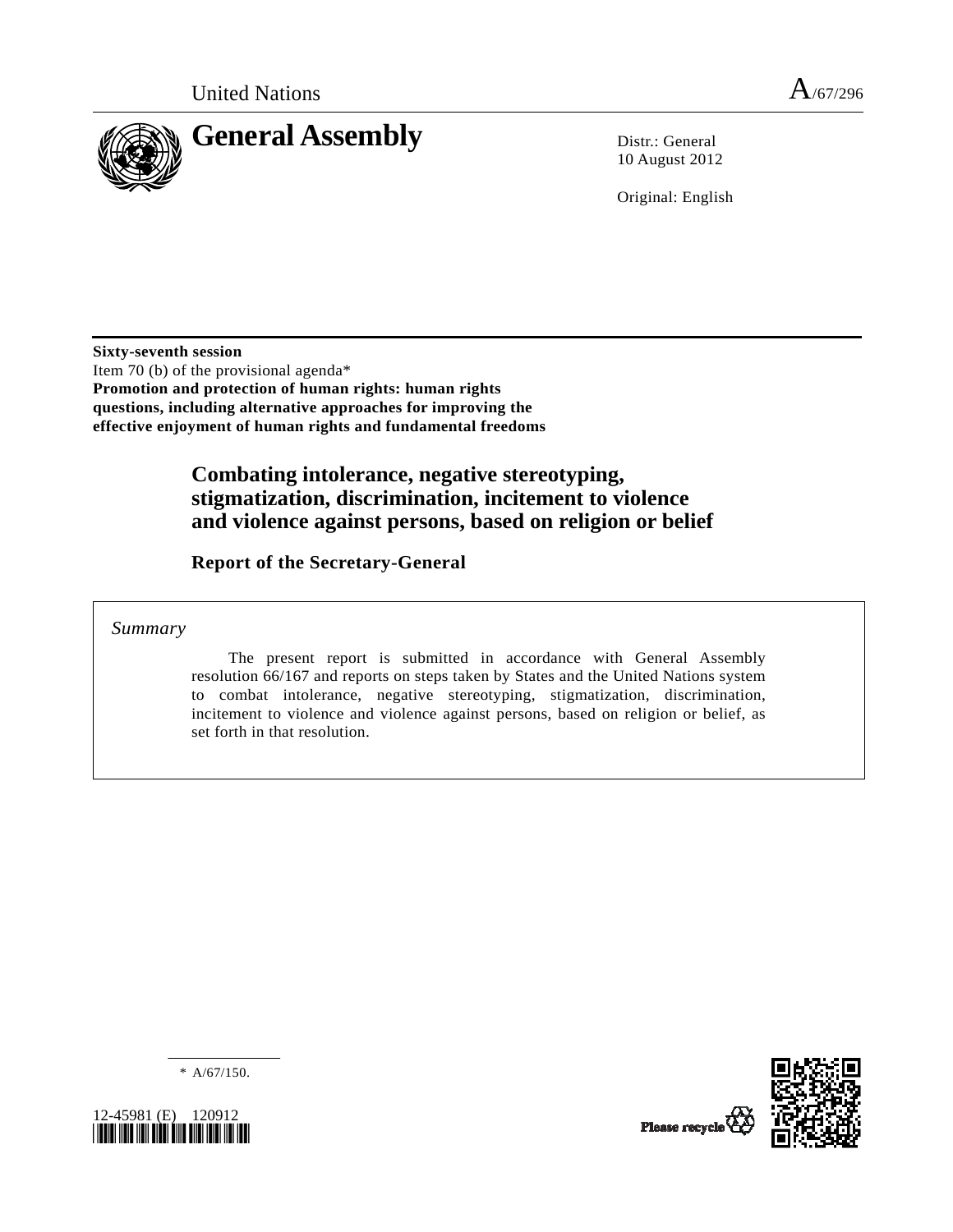# Contents

|      |                                                                 | Page           |
|------|-----------------------------------------------------------------|----------------|
| I.   |                                                                 | 3              |
| II.  |                                                                 | 3              |
|      |                                                                 | 3              |
|      |                                                                 | 3              |
|      |                                                                 | $\overline{4}$ |
|      |                                                                 | 4              |
|      |                                                                 | 5              |
|      |                                                                 | 6              |
|      |                                                                 | 7              |
|      |                                                                 | 7              |
|      |                                                                 | 8              |
|      |                                                                 | 9              |
|      |                                                                 | 9              |
|      |                                                                 | 10             |
|      |                                                                 | 10             |
|      |                                                                 | 11             |
|      |                                                                 | 11             |
|      |                                                                 | 12             |
|      |                                                                 | 12             |
|      |                                                                 | 13             |
|      |                                                                 | 13             |
|      |                                                                 | 14             |
|      |                                                                 | 15             |
| III. |                                                                 | 16             |
| IV.  | Office of the United Nations High Commissioner for Human Rights | 16             |
| V.   |                                                                 | 17             |
| VI.  |                                                                 | 18             |
| VII. |                                                                 | 18             |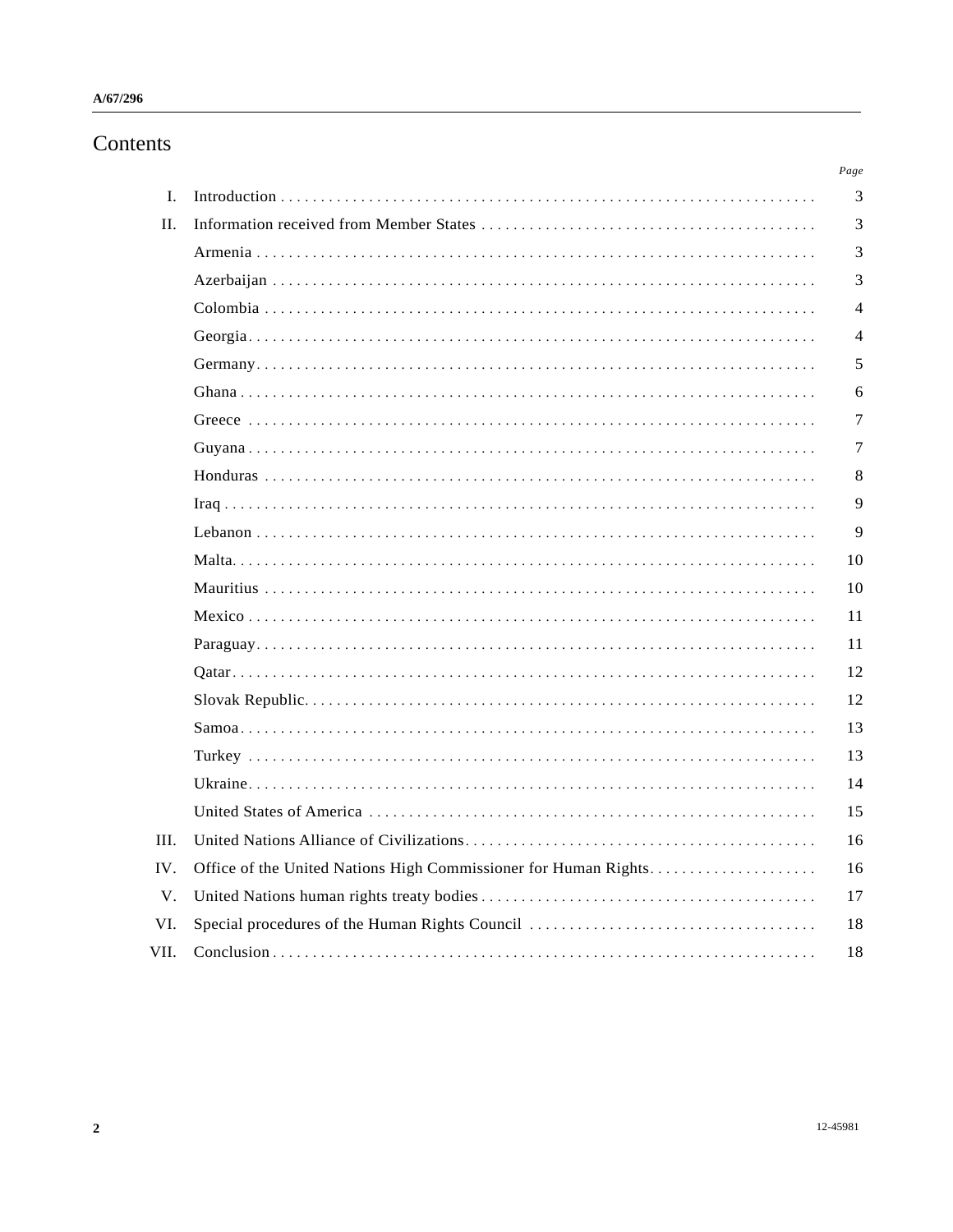## **I. Introduction**

1. The present report is submitted pursuant to resolution 66/167, in which the General Assembly requested the Secretary-General to submit a report at its sixtyseventh session on steps taken by States to combat intolerance, negative stereotyping, stigmatization, discrimination, incitement to violence and violence against persons, based on religion or belief, as set forth in the resolution.

2. The present report contains information received from States on the implementation of the resolution, as well as relevant information on measures and activities of the United Nations system. Information was also received from non-governmental organizations and is available for consultation at the Office of the United Nations High Commissioner for Human Rights.[1](#page-2-0)

# **II. Information received from Member States**

## **Armenia**

3. Armenia reported that authorities elaborated a draft law on freedom of conscience and religion, which was open for public discussions, with the participation of different religious organizations. The draft was sent to the Venice Commission for its opinion and it was subsequently reviewed. Representatives of the Venice Commission then visited Armenia and held consultations with respective bodies and presented additional recommendations, which are currently being drafted. The draft law was sent to all concerned State agencies and their proposals were taken into account during the elaboration process. The draft provides guarantees to ensure freedom of conscience, religion and belief; prohibitions on discrimination and interference and restrictions on the freedom of conscience, religion and belief; and provides for rights and obligations of religious organizations as well as their registration, among many other issues.

## **Azerbaijan**

<span id="page-2-0"></span>**\_\_\_\_\_\_\_\_\_\_\_\_\_\_\_\_\_\_** 

4. Azerbaijan reported that the policy of the Government in the field of religions is based on the freedoms of thought, speech and conscience and is pursued on the principles and norms of international law; international agreements to which the Azerbaijan Republic is a party; the Constitution of the Azerbaijan Republic; and other normative instruments. Government bodies defend the rights of all citizens as well as the rights of members of religious communities. Intolerance and discrimination based on religion or belief are combated based on article 18 of the Constitution, which provides that all religions are equal before the law, and article 48, which provides that everyone enjoys freedom of conscience.

5. The State Committee of the Azerbaijan Republic for Work with Religious Organizations is the central executive body responsible for the implementation of the State policy in the sphere of religion. From 2011 to mid-2012, it held 43 seminartraining sessions in different cities and regions of the country. The State Committee

 $<sup>1</sup>$  The original texts of the contributions are available for consultation in the files of the</sup> Secretariat.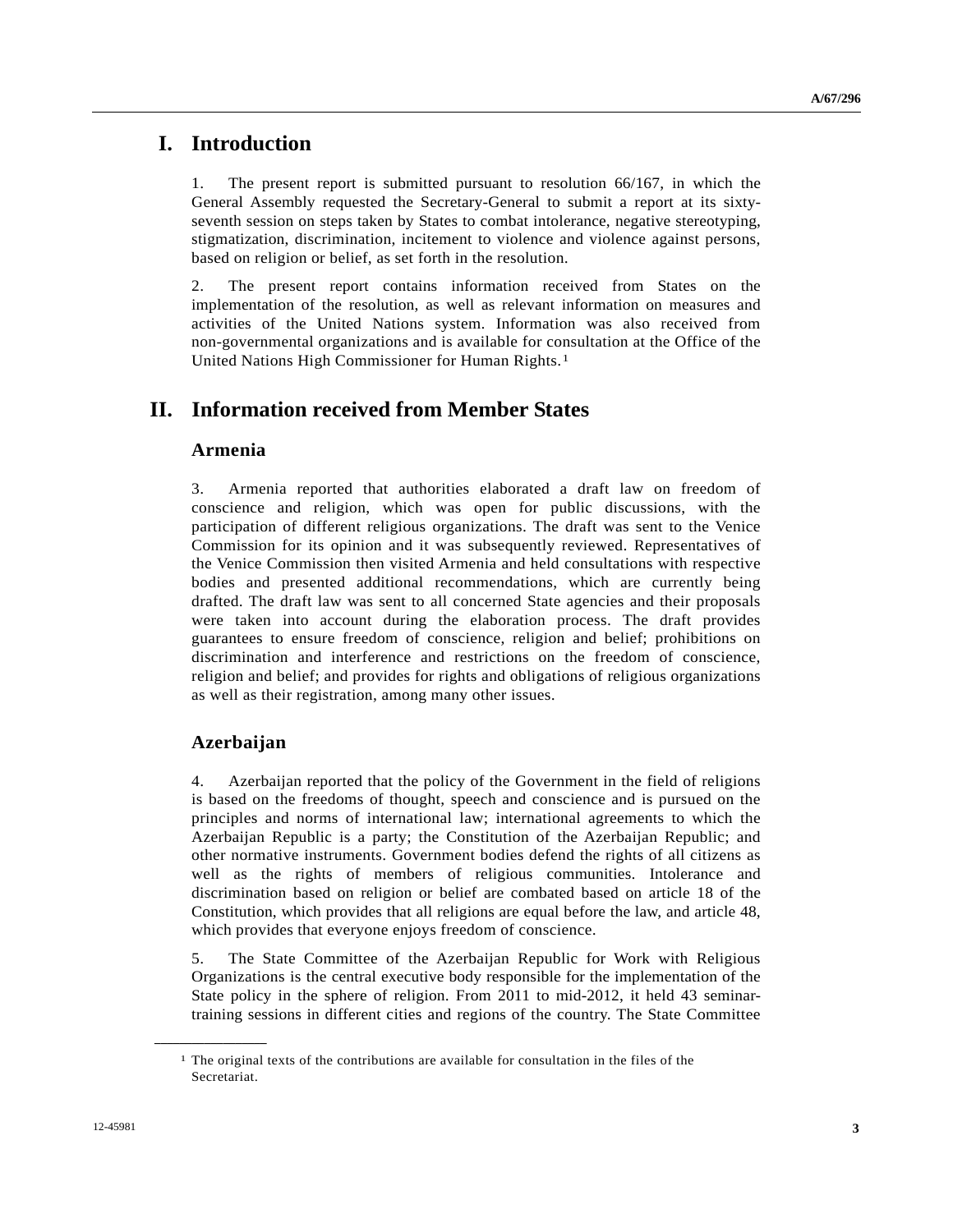publishes the collection *State and Religious Social Thought* and the newspaper *Society and Religion*, which promote ideas of tolerance and traditions among religious communities and the general population. Established in April 2007, the six-member Consultative Council of the State Committee has as its main purpose the promotion of interreligious dialogue.

6. According to article 18 of the Constitution, spreading propaganda of religions (religious movements); humiliating people's dignity; and contradicting the principles of humanism are prohibited. It added that everyone has the right to legal equality regardless of religious affiliation and that this right is protected by law. Identification of religious affiliation in official documentation is allowed only with the person's permission.

## **Colombia**

7. The Colombian Constitution of 1991 states that every individual has the right to freely profess his/her religion and to disseminate it individually or collectively. All religious faiths and churches are equally free before the law. In addition, the Religious Freedom Act (Law 133 of 1994) guarantees the right to freedom of religion and worship, and affirms that the State must guarantee religious liberty and will use its power to enforce such freedoms.

8. In relation to paragraph 7 of General Assembly resolution 66/167 concerning "measures and policies to promote the full respect for and protection of places of worship and religious sites, cemeteries and shrines, and to take measures in cases where they are vulnerable to vandalism or destruction", Law 599 of 2000 of the Criminal Code classifies crimes against religious sentiment and respect for the dead. These crimes are: violation of the freedom of religion (article 201); hindrance and disturbance of religious ceremonies (article 202); damage or injury to persons or to items intended for worship (article 203); and the violation of the sanctity of a corpse (article 204).

## **Georgia**

9. Georgia reported that the status, duties, rights and obligations of public functionaries in Georgia is defined under the Law on Public Service. Article 13 of that law obligates public servants to respect the Constitution of Georgia and the rule of law, while accomplishing their official duties; to respect the rights, freedoms and dignity of people and citizens; and to impartiality and secularity of the public service. Moreover, some of the public entities have elaborated specific codes of conduct with regard to the penitentiary system, the police, the prosecutorial service, teachers, and broadcasters.

10. Every citizen of Georgia enjoys the right to freely manifest his/her religion and/or belief, and the prohibition of any interference or persecution on religious grounds is provided for in the Constitution and by different legislative acts. The Criminal Code of Georgia criminalizes acts of infringement of the equality of individuals, including those regarding their religious affiliation or confession. In March 2012 pursuant to recommendations of the European Commission against Racism and Intolerance, the Criminal Code was amended to provide for aggravating circumstances regarding offences committed on various grounds, including religion.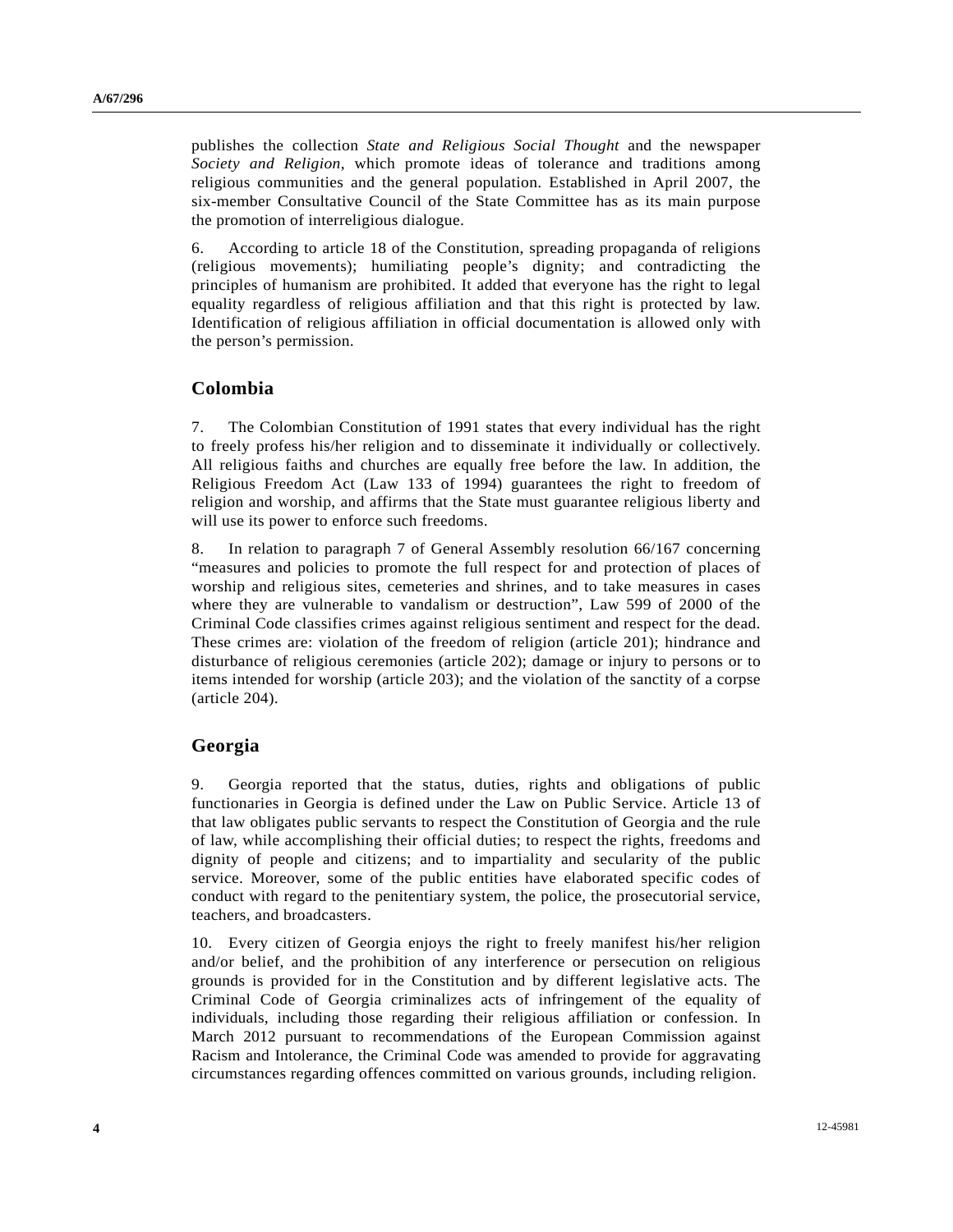11. Georgian legislation provides that any group can operate as a registered or non-registered legal entity and in July 2011, the Civil Code of Georgia was amended to allow registration of religious groups as religious associations. A religious group may decide whether it wishes to be established as a legal entity of private law (non-profit association) or as a legal entity of public law (religious association). In either case, it is eligible for all benefits provided by Georgian legislation.

12. The New Labour Code, adopted in 2010, provides guarantees against discrimination in employment relations on several grounds, including membership of religious or any other union. The Government of Georgia reported that to ensure the involvement of minorities in the political and social life of the country, it carries out an affirmative action policy in the fields of education and of policing.

13. It stated that it does not compile data on the ethnic or religious affiliation of its citizens or through any census and that information on nationality, religion or ethnic origin of the applicant is not included in any identity document. Georgia also reported that the Criminal Code contains guarantees against discrimination on religious grounds, but also contains separate articles prohibiting illegal interference in the performance of religious rites as well as punishment for disrespect to the deceased.

### **Germany**

14. Germany reported that the Forum against Racism has been set up, where 55 non-governmental organizations hold a regular exchange with the Federal Government on issues concerning the fight against racism and xenophobia, in which phenomena based on religion or belief are also frequently discussed. The Federal Government has also launched the federal programme "Cohesion through Community Participation", through which it funds projects — primarily in towns and communities particularly affected by social and economic changes — for democratic participation, to combat extremism in eastern Germany, and to establish a lively and democratic community culture. A network, the Alliance for Democracy and Tolerance, seeks to promote civic initiatives and partners working to support democracy and tolerance, and compiles best practices and makes them available on its website.

15. Germany reported that the National Action Plan on Integration addresses the issue of "immigrants in the public service" in order to raise the number of staff members with an immigrant background in the public service. While it has taken some measures, such as job advertisements tailored to this group and training labour recruitment staff, the federal administration is finding it challenging to give all social groups the opportunity to take part in decision-making processes.

16. With regard to efforts to counter religious profiling referred to in paragraph 6 (d) of General Assembly resolution 66/167, Germany states that the training curricula of all police career groups in the Federal Police contain several courses dealing with xenophobia, racism and migration, making officers aware of the issues and seeking to raise their intercultural competence.

17. In Germany, offences involving discrimination against persons based on religion or belief — particularly violent offences — are separately recorded and analysed as hate crimes, which are politically motivated crimes. It reports that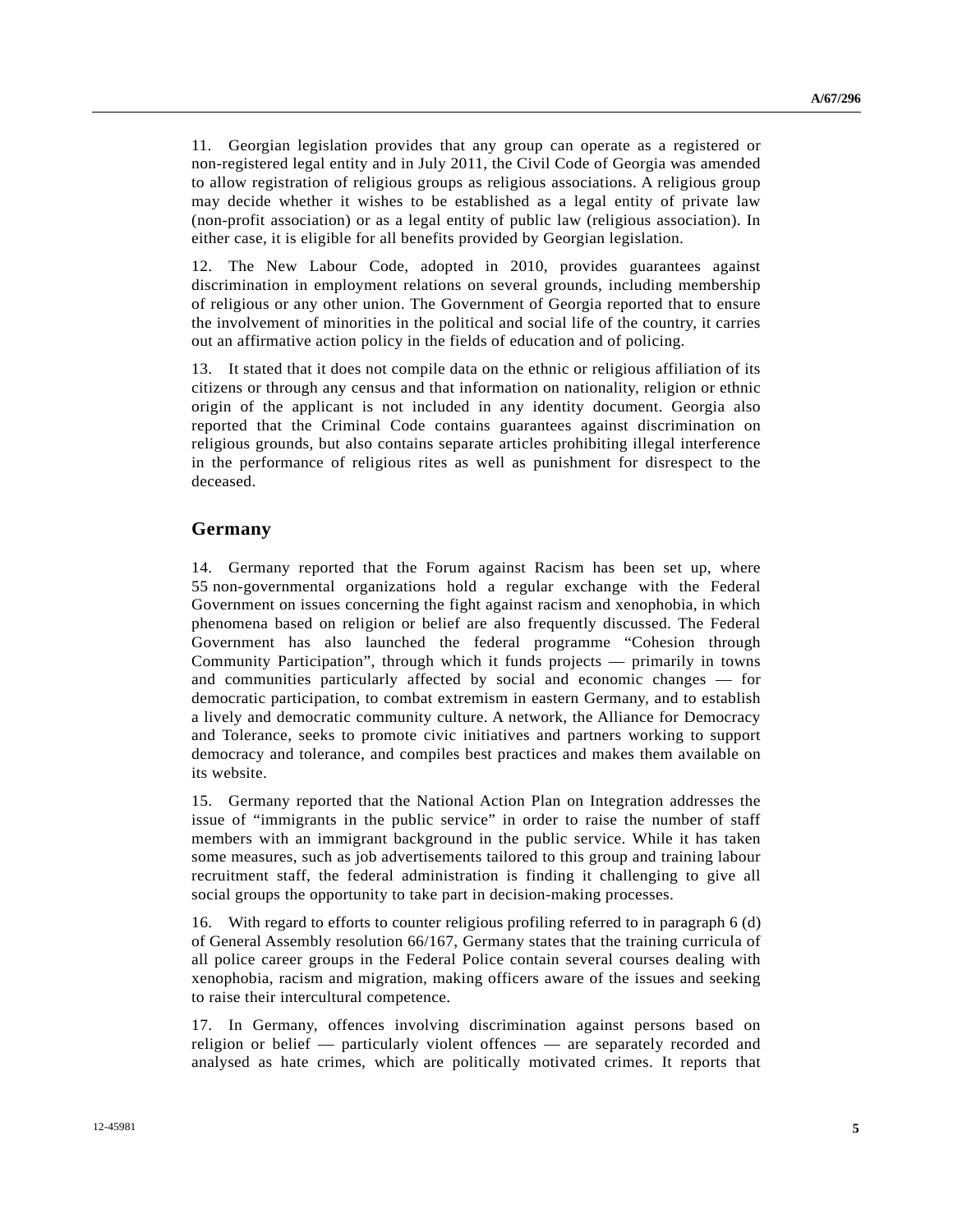roughly 90 per cent of these offences have been attributed to right-wing-oriented and politically motivated crime.

18. Under German criminal law, hate crimes, including discrimination or violence based on religion or faith, have been dealt with by the courts, which generally issued stricter sentences, or, in the case of murder, consider the offender to have acted on base motives (section 211 of the Criminal Code). Specific forms of hate crime involving religious aspects are also punishable as incitement to hatred (section 130 of the Criminal Code), as defamation of religious associations (section 166 of the Criminal Code) or as insults (section 185 of the Criminal Code), where the offence was targeted at individuals. Germany reported that according to Police Crime statistics, a total of 2,272 cases of incitement to hatred and 58 cases of defamation of religious associations were reported in 2011, and 64.7 per cent and 34.5 per cent, respectively, cleared up.

19. In Germany, the police works to combat hate crime by: systematically prosecuting hate crimes as offences against State security and recording them separately; cooperating with counselling bodies and providing support for victims' assistance; differentiated analysis of the national number of cases in order to elaborate potential prevention measures; and cataloguing measures to combat politically motivated crime in order to perceive, record and combat relevant offences in a more targeted manner. It added that police forces take regular preventive measures such as stepping up physical protection or police controls with regard to especially vulnerable points, for example, Jewish cemeteries.

#### **Ghana**

20. Ghana reported that the Constitution of 1992 provides that all persons shall be equal before the law and that a person shall not be discriminated against on grounds of religion. The Constitution requires that the State shall endeavour to secure and protect a social order founded on the ideals and principles of freedom, equality and justice, and in particular, the State shall direct its policy towards ensuring that every citizen has equality of rights, obligations and opportunities before the law.

21. Religion is not a criteria for holding public office in the executive, legislative and the judicial branches of government. In the exercise of their discretion, public functionaries are required to be fair and candid and not to be arbitrary, capricious or biased either by resentment, prejudice or personal dislike and shall be in accordance with due process of law. Neither is religion a consideration or prerequisite for participation in the economic sector. Furthermore, participation in and access to the Ghanaian media, particularly the State media, is not in any way restrictive on the grounds of religion or belief.

22. It reported that there is no religious profiling in Ghana, since the security services in general and the Ghana Police Service do not conduct questioning, searches and other law enforcement investigative procedures using religion as a criterion for such acts.

23. Ghana's official policy and measures engender and promote full respect for and protection of places of worship and religious sites, cemeteries and shrines, and it takes measures in cases where they are vulnerable to vandalism or destruction.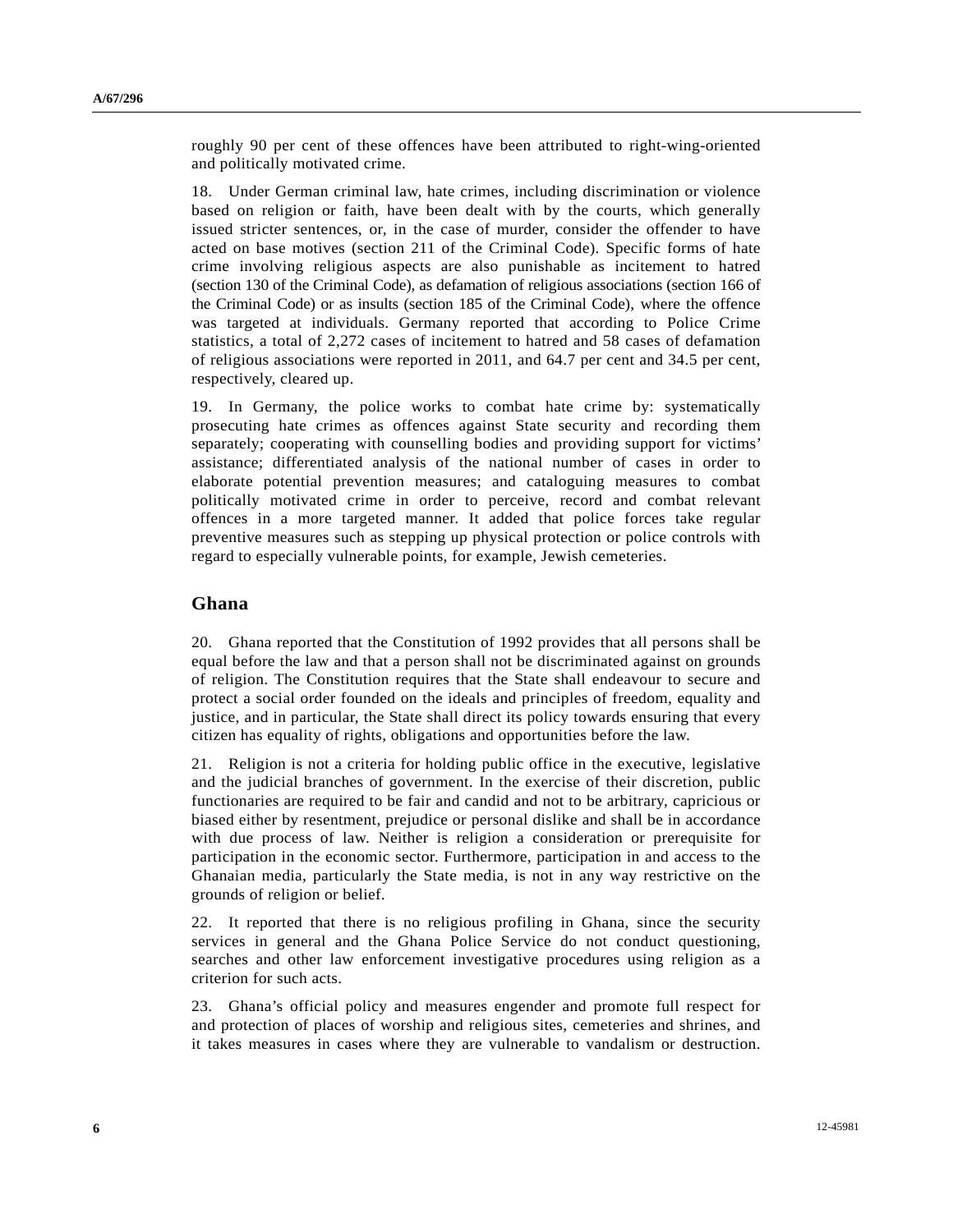The security services have on several occasions arrested persons for vandalization of cemeteries and desecration.

### **Greece**

24. Greece referred to specific national legislation concerning the direct or indirect combating of racial discrimination, including Law 927/1979 (on punishing acts or activities aimed at racial discrimination), which in article 71, paragraph 2, provides that migrants who live legally in Greece are subject to the relevant social security system and enjoy the same rights as natives. Article 72 provides that migrants who legally reside in Greece are subject to obligatory school attendance and, according to article 84, migrants legally residing in Greece have access to the national health system.

25. The Greek Government has drafted a national strategy for the integration of third-country nationals, which brings together and coordinates all agencies involved with migrant integration. Under the European Fund for the Integration of Third-Country Nationals, Greece is carrying out a programme to provide intercultural training of civil servants dealing with third-country nationals or handling issues related to them.

26. In Greece, there is a legislative framework as well as measures and actions being implemented by the Greek Ministry of Education, Lifelong Learning and Religious Affairs which contribute to combating intolerance, negative stereotyping, stigmatization, discrimination, incitement to violence and violence against persons, based on religion and belief. While the Constitution in article 3 recognizes the Eastern Orthodox Church as the predominant religion, the Greek State declares its commitment to protecting the religious freedom of all other religious expressions (article 13).

27. The dialogue between state and ecclesiastical jurisdictions and religious communities is constitutionally guaranteed and regulated with the constitutional guarantee to religious freedom. Additionally, the Greek State protects the practices of all religions and faiths as part of the freedom of religious conscience of believers, their worship and religious community. Free choice in the organization and administration of every church and religious community is protected by the Constitution.

#### **Guyana**

28. The revised Guyana Constitution (2003) provides for freedom of religion, and other laws and policies contribute to the generally free practice of religion. Article 145 states in section (1) that except with his own consent, no person shall be hindered in the enjoyment of his freedom of conscience, and for the purposes of this article the freedom to change his religion or belief, and either alone or in community with others, and both in public and in private, to manifest and propagate his religion or belief in teaching.

29. Article 145, section (2), provides that no religious community shall be prevented from providing religious instruction for persons of that community and section (3) provides that except with his own consent, no person attending any place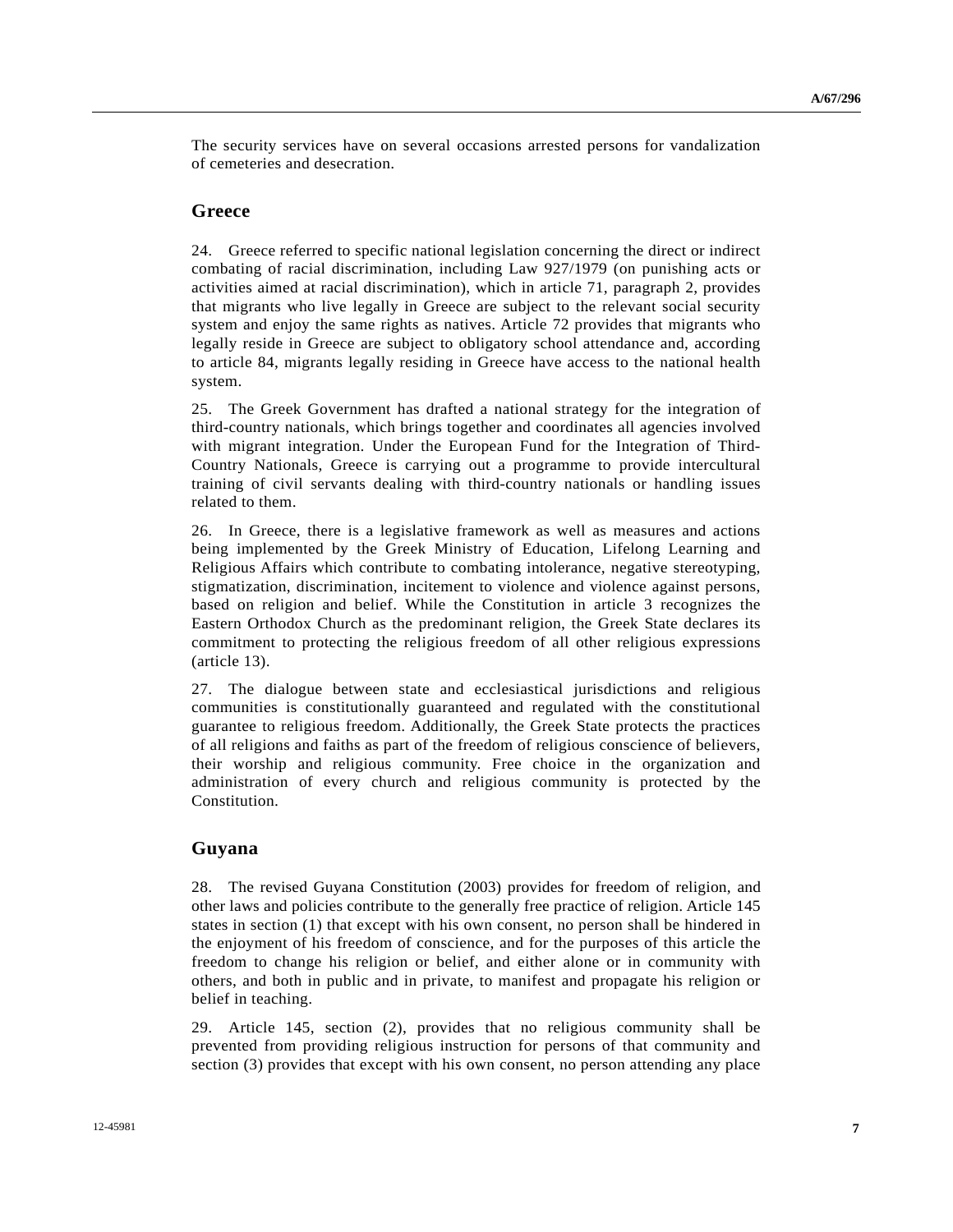of education shall be required to receive religious instruction if that instruction relates to a religion which is not his own. Article 38F states that no person's religion or religious beliefs shall be vilified.

30. With respect to the elimination of discrimination, article 149 of the Constitution provides for protection from discrimination. Article 149 (1) provides for the rule of law whereby no law shall make any provision that is discriminatory either of itself or in its effect and further that no person shall be treated in a discriminatory manner by any person acting by virtue of any written law or in the performance of the functions of any public office or any public authority.

31. Guyana reports that, in pursuit of its commitment to inclusive democracy and meaningful participation and representation, it established in 2008 a national consultative body, the National Stakeholders Forum. It added that civil society organizations, including religious organizations, have actively participated in the examination of legislation of special concern to them, prior to introduction in the National Assembly or before Parliamentary Special Select Committees.

### **Honduras**

32. Article 77 of the Constitution of Honduras expressly guarantees the freedom of religions and cults, provided they do not contravene the laws and public order of Honduras. All Hondurans are equal before the law and any discrimination on the grounds of sex, race, class and any other detriment to human dignity is declared punishable. The Constitution, in article 78, also guarantees "freedom of association and assembly provided they are not contrary to public order and morals".

33. Article 321 of the Penal Code provides for a term of three to five years and a monetary fine imposed on any person involved in any form of discrimination against another person on the basis of sex, race, age, class, religion, political activism, disability or any other discrimination injurious to human dignity.

34. Article 12 of the Labour Code prohibits any kind of discrimination in the workplace. It also prohibits employers from influencing the political inclination or the religious beliefs of their workers (article 96) and establishing differences in salaries based on age, sex, nationality, race, religion, political opinion or union activities (article 367).

35. According to article 151 of the Constitution, education is an essential function of the State for the preservation, development and dissemination of culture, which must extend its benefits to society without discrimination of any kind; public education shall be secular and based on fundamental principles of democracy. Further to the Fundamental Law of Education passed in early 2012, education is independent of any organization, denomination, association or religious beliefs. The Honduran State guarantees the right of parents to choose religious education for their children as well as freedom of conscience and belief.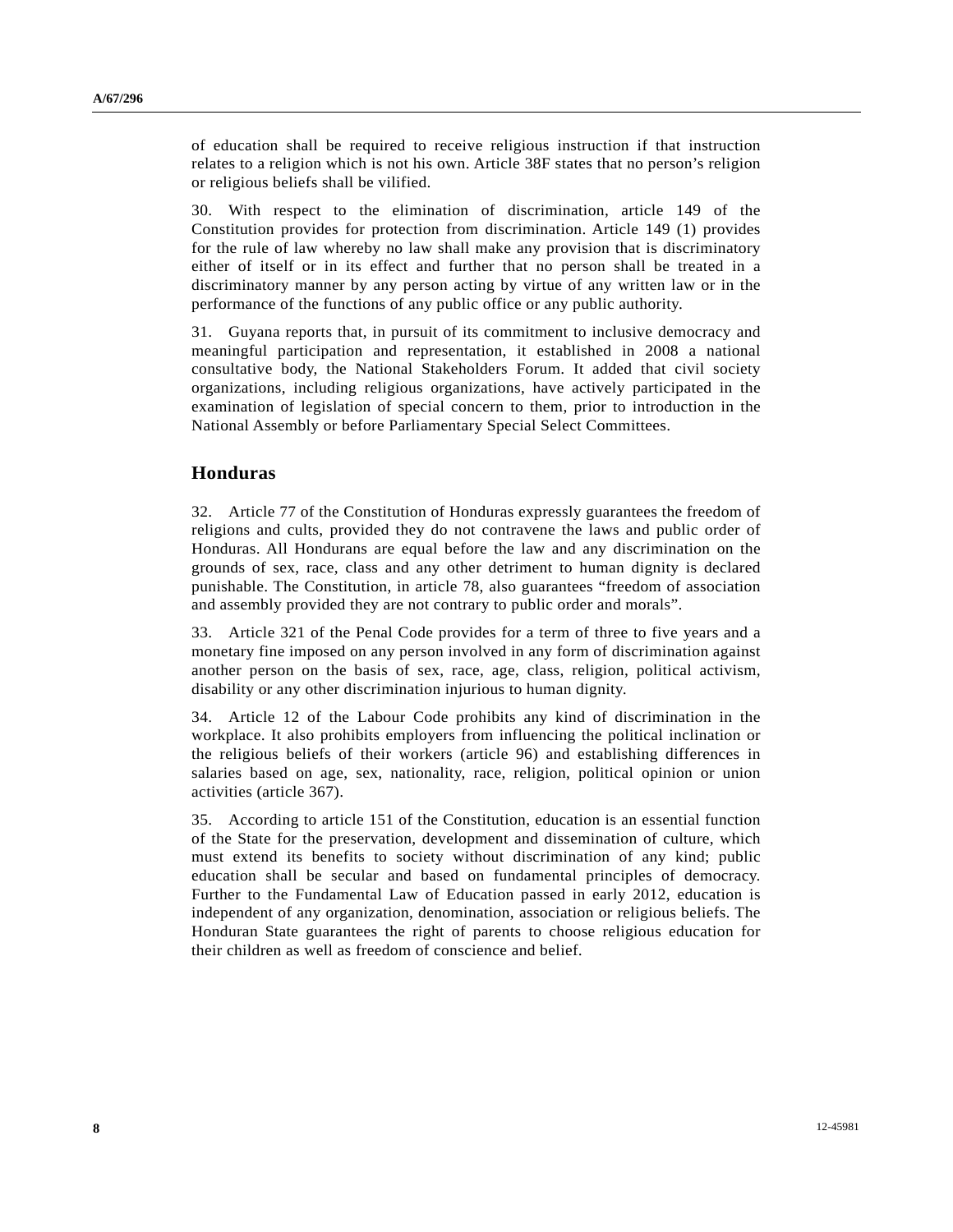### **Iraq**

36. Iraq reported that with regard to public officials and their public duties, article 2, chapter I, and article 14, chapter II, of the Constitution of Iraq provides that all Iraqis are equal before the law without any distinction on the basis of sex, ethnicity, nationality, colour, religion, sect, belief, opinion or economic and social status. It stated that there was no indication that minorities are being treated differently by public officials, particularly since officials do not inquire about religious or ethnic affiliation in the course of their duties.

37. The Government supports freedom of religion and pluralism through enabling all members of society regardless of religious affiliation to profess their religion. Under article 42, subsection 2, the State ensures freedom of belief and worship and also protects places of worship. The Government added that the Iraqi parliament is in the process of drafting a law with respect to minority groups in Iraq, which would grant them land to build cultural and religious centres and areas of worship in order to practise their religion freely. The political contribution of religious minorities is guaranteed since the Constitution provides for special quotas to ensure their representation in parliament. There are also special quotas for provincial councils where they reside, and they occupy high-level posts in Government.

38. It reported that all relevant authorities enforce the law regarding interrogation and search and seizure, without discrimination on the grounds of religion and belief. With regard to places of worship, the Government is working to ensure that there are strong measures in place to prevent desecration of places of worship, including appointing minorities to secure their own neighbourhoods and places of worship. There are also provisions in Criminal Code 372 (1969), subsections 1 to 6, which govern such offences.

## **Lebanon**

39. The Constitution of Lebanon guarantees the right to conscience; to personal liberty; to expression; to education; and to public employment, in addition to the protective role of places of worship for all Lebanese without consideration of religious affiliation. Lebanon reported that it is a country built on the branches of religion and diversity, love and respect for others. It added that any breach by any public employee is subject to accountability in line with the laws and procedures in force.

40. The Constitution also confirms that Lebanon is a parliamentary democracy based on respect, public liberties, above all including the right to expression and conscience, on social justice, and equal rights and obligations of all citizens without discrimination or privilege and with no distinction between people on the basis of affiliation. Article 7 of the Constitution states that all Lebanese are equal before the law. Under article 9, the right of conscience is absolute and the State must carry out its obligations in respecting religion and branches of religion. The right to worship is ensured and protected by the State, consistent with public law. The State asserts that citizens and foreigners have total liberty to practise their religion and conscience, with the condition that it not contravene rules and laws in force.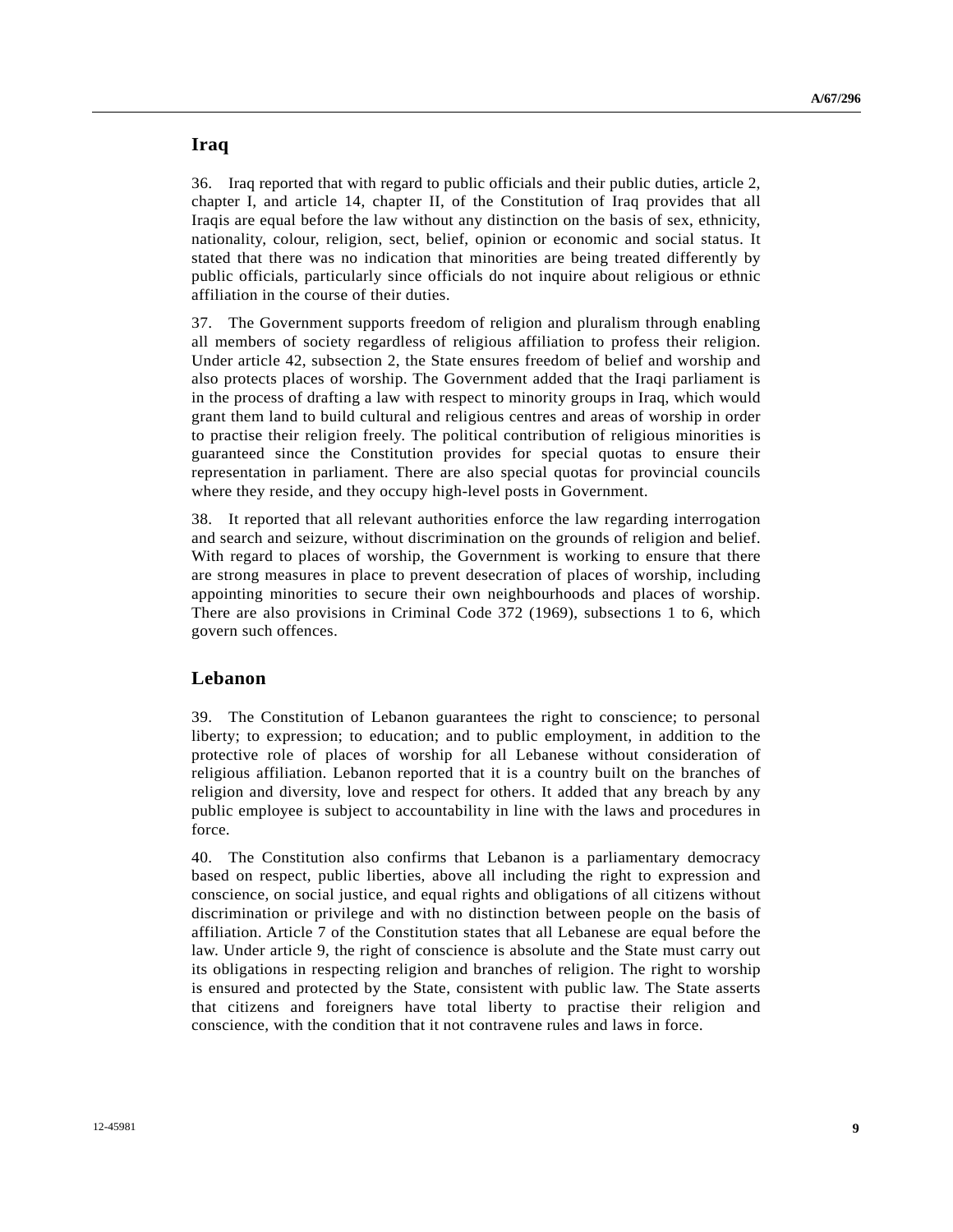### **Malta**

41. In Malta, condemnation and elimination of discrimination have been pursued through the enactment of legislation, both criminal and civil. Discrimination is prohibited by the Constitution, the European Convention on Human Rights (which has been incorporated into domestic legislation by Chapter 319 of the Laws of Malta) as well as other international conventions to which Malta has adhered. Of particular note are amendments made to the Criminal Code in 2002 and 2009 and the enactment of the Equal Treatment of Persons Order (Legal Notice 85 of 2007). Discrimination on the grounds of religion and/or beliefs is integrated within the provisions of laws dealing with anti-discrimination in general.

42. The amendments to the Criminal Code included provisions making incitement to violence or hatred an offence. Subarticle 82A, which concerns violence and racial hatred states that anyone who uses any threatening, abusive or insulting words or behaviour, or displays any written or printed material which is threatening, abusive or insulting, or otherwise conducts himself in such a manner, with intent to stir up violence or racial hatred or whereby violence or racial hatred is likely, with regard to all circumstances, to be stirred up shall on conviction be liable to imprisonment for a term from 6 to 18 months; and, for the purpose of the subarticle violence or racial hatred means violence or hatred against a group of persons in Malta defined by reference to colour, race, religion, descent, nationality (including citizenship) or ethnic or national origins or against a member of such a group.

43. The Criminal Code also provides that xenophobic motivations constitute an aggravation in the context of offences against the person (bodily harm), for instance in article 222A. Article 83B introduced a general provision stating that any offence which is motivated by xenophobia is considered aggravated.

#### **Mauritius**

44. The Republic of Mauritius reported that the themes of General Assembly resolution 66/167 are enshrined in chapter II of its Constitution, entitled "Protection of Fundamental Rights and Freedom of the Individual". Article 3 of the Constitution, on "Fundamental rights and freedoms of the individual", recognizes: (a) the right of the individual to life, liberty and security of the person and the protection under the law; (b) freedom of conscience, of expression, of assembly and association and freedom to establish schools; and (c) the right of the individual to protection of privacy of his home and other property and from deprivation of property without compensation.

45. Article 16 of the Constitution of Mauritius provides for protection from discrimination. In particular, its subsection (8) states that "no person shall be treated in a discriminatory manner by any person acting in the performance of any public function conferred by any law or otherwise in the performance of the functions of any public office or any public authority". In addition, it is a criminal offence to discriminate against a person by reason of race, religion or place of origin.

46. Article 11 of the Constitution protects freedom of conscience. Article 14 provides that no religious denomination and no religious, social, ethnic or cultural association or group shall be prevented from establishing and maintaining schools at its own expense.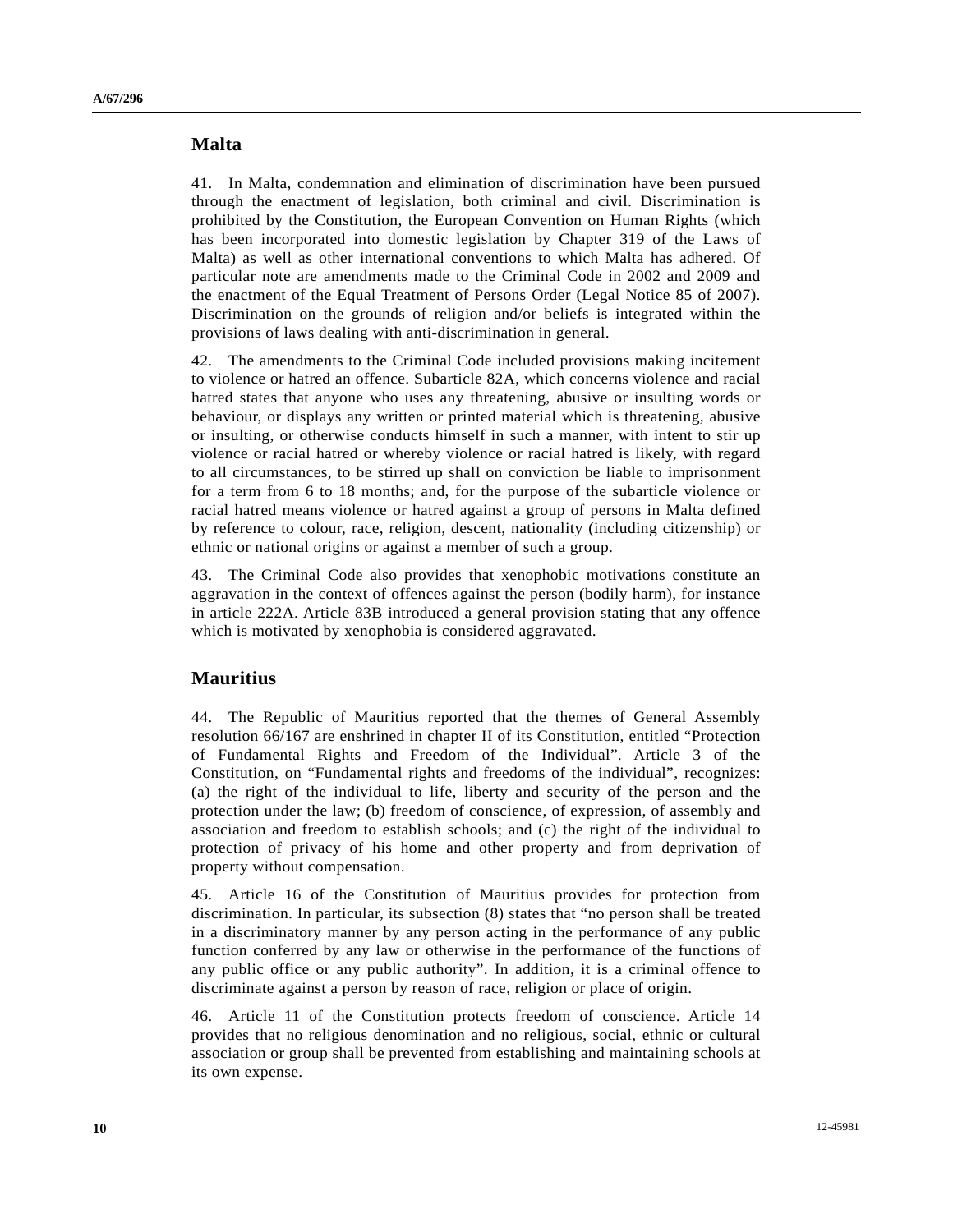47. The National Human Rights Commission is empowered to inquire into any written complaint from any person alleging that any of his human rights has been, is being or is likely to be violated by the act or omission of any person acting in the performance of any public function conferred by any law or otherwise in the performance of functions of any public office or any public body.

#### **Mexico**

48. Mexico reported that article 24 of the Constitution provides that: "Everyone is free to embrace the religion of his choice and to practise all ceremonies, devotions, or observances of his respective faith, either in places of public worship or at home, provided they do not constitute an offence punishable by law."

49. In March 2012, the Chamber of Deputies of Mexico amended the Constitution to allow religious processions in public places, despite the separation of Church and State under the Constitution. The amendment affirms that every man is free to pursue the religious belief that best suits him, and guarantees the right to practise religion in public as well as in private places.

50. Article 2 of the Law of Religious Associations and Public Worship defines the administrative remedies that protect the right to religious freedom. The Law ensures that individuals may have or may adopt the religious belief of their choice and practice, individually or collectively, the acts of worship or rites of their choice. It establishes that individuals shall not be subject to discrimination, coercion or hostility because of their religious beliefs and shall not be required to declare said beliefs. Article 8 of this Law also defines the obligation of religious associations to respect at all times practices and beliefs foreign to their religion and to promote dialogue, tolerance and harmony between the different religions and beliefs represented in the country.

51. The General Directorate for Religious Associations promotes religious tolerance and investigates cases of religious intolerance. When parties present a religious dispute to the General Directorate, it attempts to mediate a solution; if mediation fails, the parties may submit the issue to the Directorate for binding arbitration. If the parties do not agree to this procedure, one or the other may elect to seek judicial redress.

#### **Paraguay**

52. Paraguay reported that article 24 of the Constitution provides for religious and ideological freedom such that freedom of religion, worship, and ideology is recognized without any restriction other than those established in the Constitution and the law. Pursuant to the Constitution, the State has no official religion and relations between the State and the Catholic Church are based on independence, cooperation and autonomy. The independence and autonomy of all churches and religious denominations, without restrictions other than those imposed by the Constitution and the law, are also guaranteed by the Constitution.

53. According to the Constitution, no one may be disturbed, questioned or forced to give testimony by reason of his beliefs or ideology.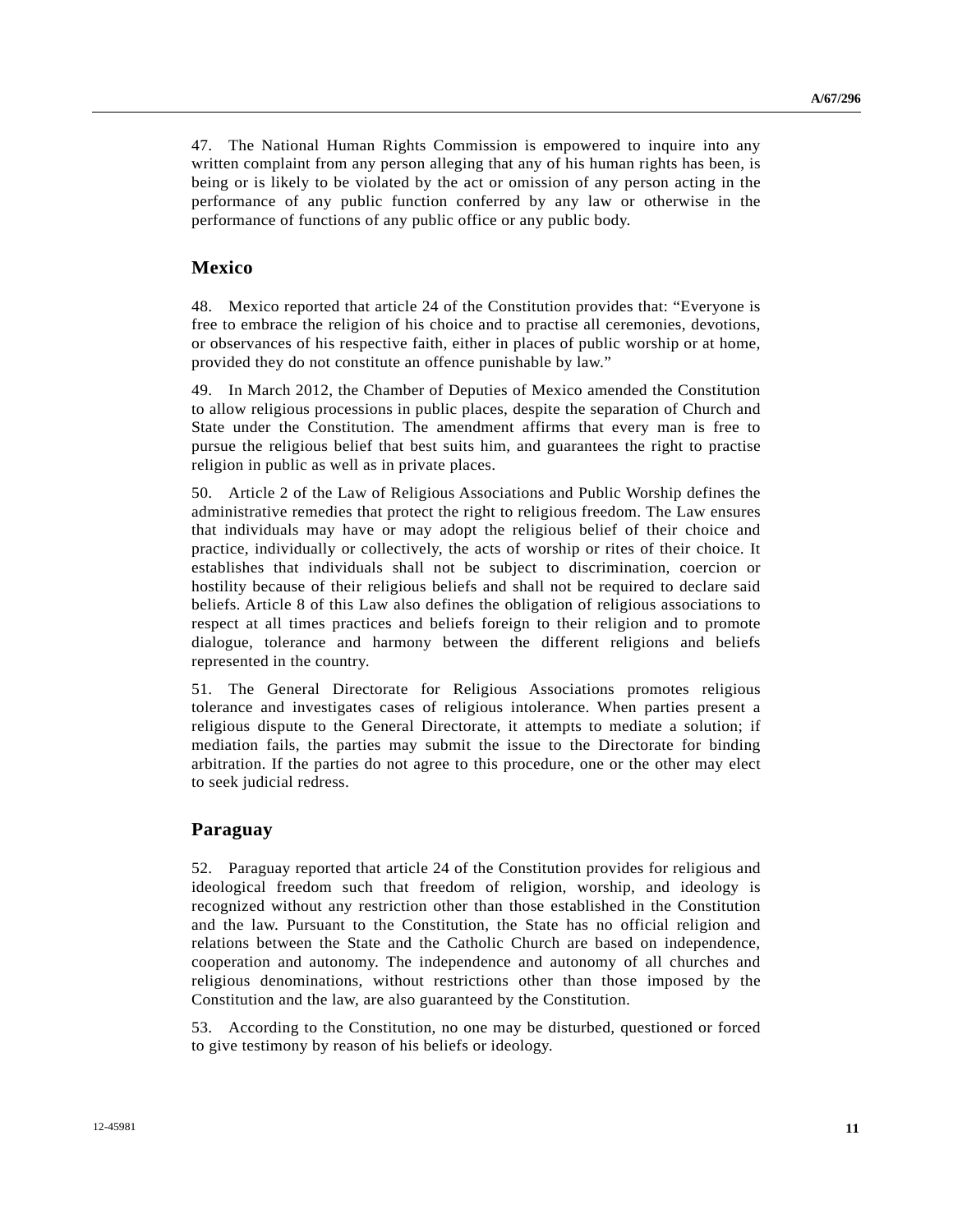54. Paraguay also indicated that article 233 of the Penal Code provides that anyone who, in a manner likely to impede the harmonious relations among people, insults another person on account of his or her beliefs in public or at a meeting or in publications is punishable by imprisonment for a maximum term of three years or by a fine.

#### **Qatar**

55. Qatar reports that it has ratified several international treaties which combat discrimination. It added that the Permanent Constitution of Qatar provides the legal framework for the two principles of equality and non-discrimination under its articles 18 and 19. All policies of the State are informed by article 18, which stipulates that Qatari society is based on the principles of justice, charity, liberty, morality and equality and article 19 stipulating that the State ensures the basis of the community by providing security, stability and equal opportunities to citizens. Articles 34 and 35 confirm, respectively, that citizens are equal in rights and obligations and that there shall be no discrimination on grounds of sex, origin, language or religion. The principle of equality and non-discrimination stipulated in articles 18, 34 and 35 must be implemented by all State institutions and bodies, which must refrain from any activity that might include or encourage discrimination. Under article 50, the right to worship is guaranteed to all persons in accordance with the law and the requirements of the maintenance of public order and morality.

56. The Criminal Code of Qatar in article 256 criminalizes all acts and actions related to denigrating or insulting the deity by any means; making insulting, disparaging or blasphemous remarks about the Koran; making insulting remarks about Islam or an Islamic ritual; defaming any of the revealed religions; insulting the prophet of a religion; or desecrating places of worship of a revealed religion or any object found in that place. Qatar reported that article 47 of the Publication Law (Law No. 8 of 1979) prohibits divisive or separatist publications of any type, and incitement to religious or racial discord, and imposes sanctions on anyone who supports such action.

57. It added that it established the Centre for Dialogue among Civilizations in 2005, the Dialogue between Religions in 2007, both mandated to promote a culture of dialogue and combat extremism. In 2011, it hosted a seminar on religious diversity in Doha. Qatar also indicated that it maintains open communication with foreign communities in Qatar and that it is keen to have them present in public life. It added that its housing policy ensures that every person on an equal basis has the right to live peacefully and securely, and that its police services carry out their duty in line with the Constitution and Public Order Law.

#### **Slovak Republic**

58. The Slovak Republic has elaborated the Action Plan to Prevent All Forms Of Discrimination, Racism, Xenophobia, Anti-Semitism and Other Expressions of Intolerance as the basic systematic tool of the Government in the area of prevention and elimination of these negative phenomena in society. The main coordinator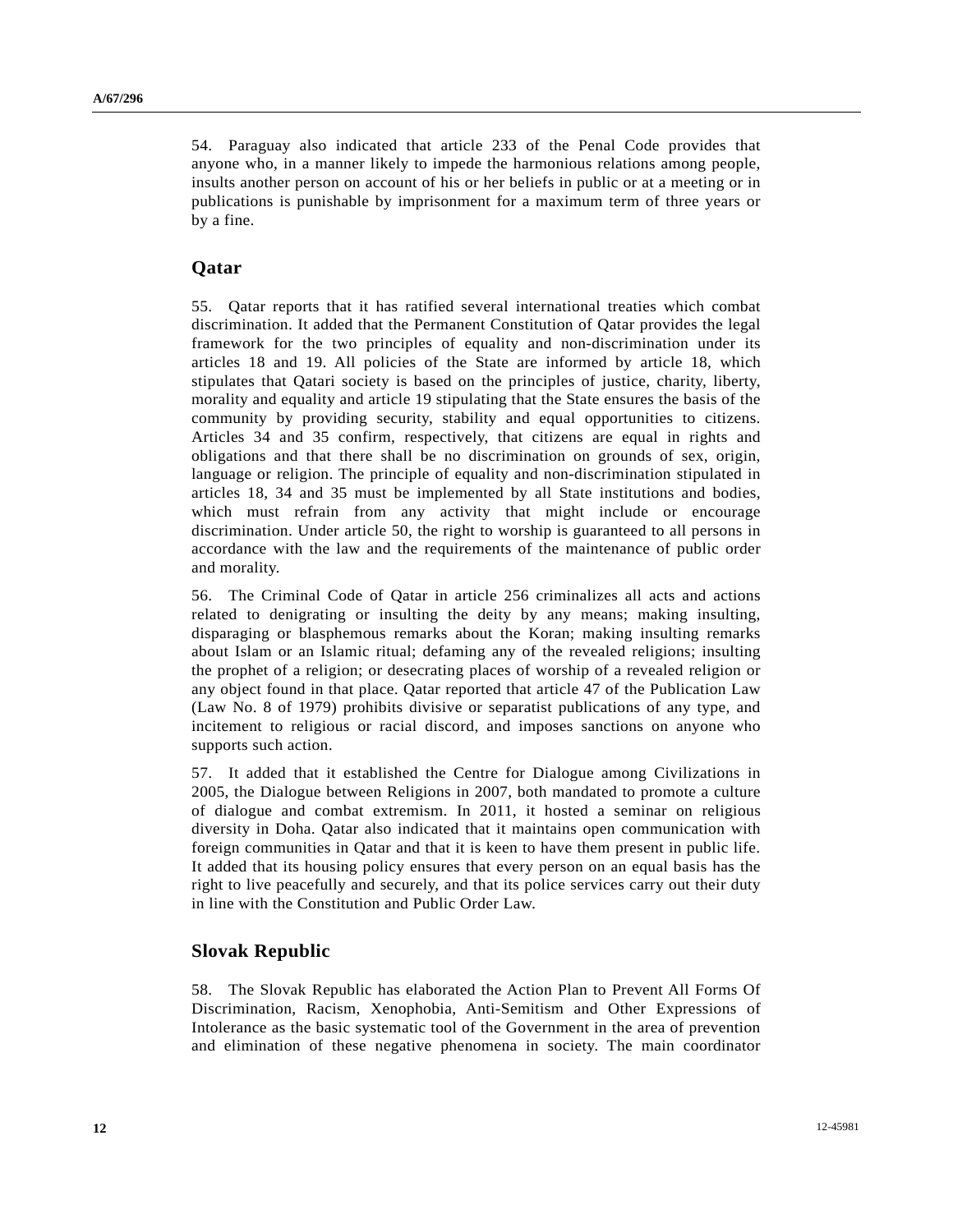creating and implementing the action plan is the Section of Human Rights and Equal Treatment of the Government Office of the Slovak Republic.

59. It reported that at the Ministry of Interior of the Slovak Republic, this issue is covered by the Department of Extremism and Spectator Violence of the Office of Criminal Police of the Presidium of Police Force. The main tasks of this Department include: focusing on extremist groups, their members, events, organizers and the international connections of these structures; directly performing investigative and operative activity; based on the analysis of the security situation, providing implementation and coordination of precautionary actions aimed at the elimination of extremism and spectator violence crime, and processing of the analytical and statistical outputs on the issue of racially motivated crime, extremism and spectator violence crime.

60. On 8 June 2011 by resolution No. 379/2011, the Government approved the concept of the fight against extremism for the years 2011-2014.

#### **Samoa**

61. Samoa reported that the Government has developed a legal framework for the protection of human rights at the national level and recognizes freedom of religion to be a fundamental human right under the Constitution of the Independent State of Samoa. Under articles 11, 12 and 13 of the Constitution, the rights of individuals to religious freedom are promoted and if not adhered to, are prosecutable by law. Article 11 (1) stated with respect to freedom of religion that every person has the right to freedom of thought, conscience and religion; this right includes freedom to change his religion or belief, and freedom, either alone or in community with others, and, in public and private, to manifest and propagate his religion or belief in worship, teaching, practice and observance.

62. Article 12 (1) stipulates that no person attending any educational institution shall be required to receive religious instruction or take part in any religious ceremony or attend religious worship, if that instruction, ceremony or worship relates to a religion other than his own. Subsection (2) states that every religious community or denomination shall have the right to establish and maintain educational institutions of its own choice and to provide religious instruction for pupils of that community or denomination. Article 13 of the Constitution of Samoa concerns the rights to freedom of speech and expression, assembly, association, movement and residence.

#### **Turkey**

63. Turkey reported that, founded on a tradition of secular republicanism, its Constitution and relevant laws guarantee freedom of religion, conscience and belief. The Constitution provides for equality before the law without distinction as to language, race, colour, sex, political opinion, freedom of thought, religion or sect, or similar distinction. In its section on General Principles, all adherents of different religions are equal before the law. The Turkish Penal Code has specific provisions on hatred and intolerance based on religion or belief. In particular, article 115 of the Code provides that any person who forces another to modify or convert their religious, political, social and philosophical beliefs or obstructs the manifestation of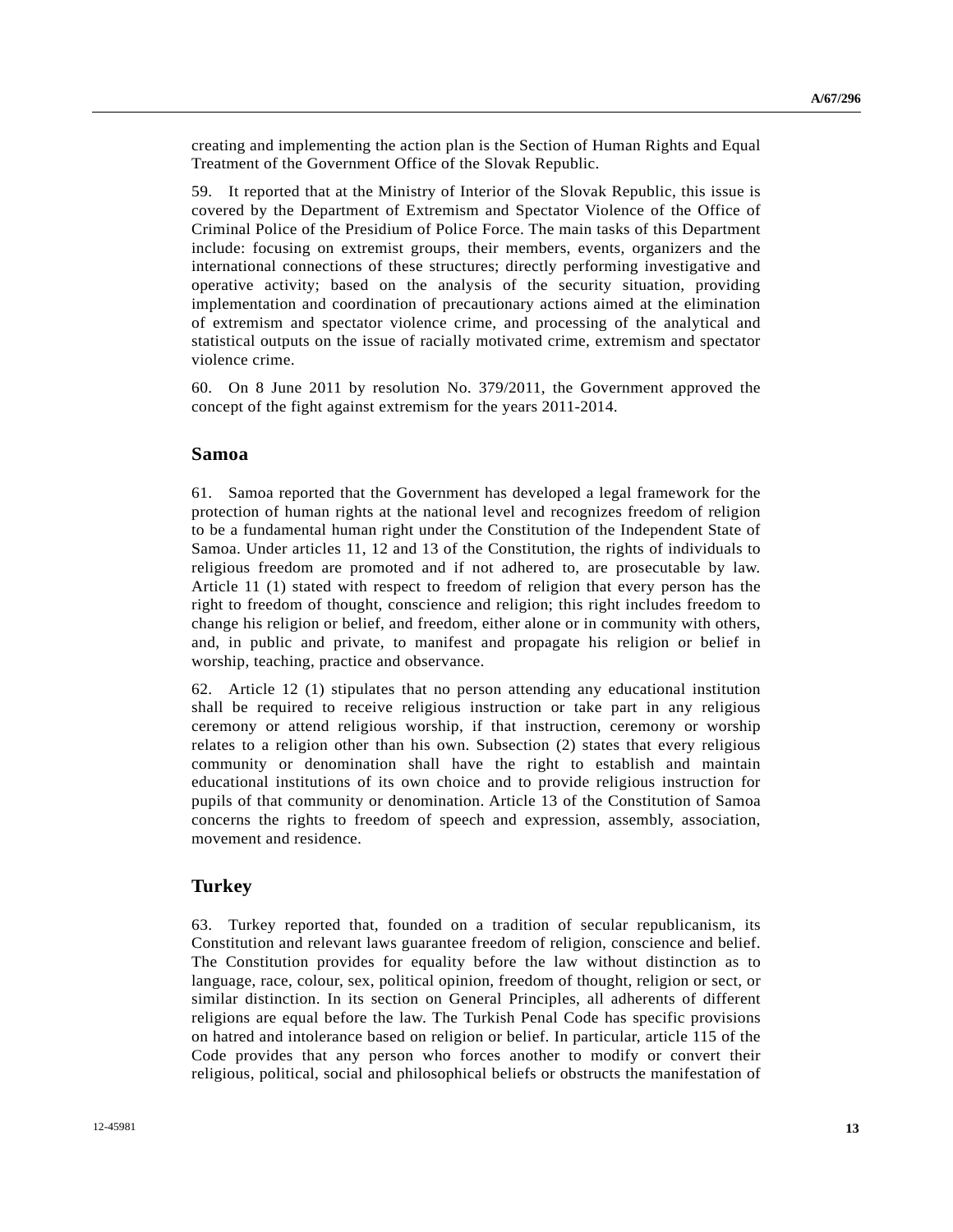another's religion may be sentenced from one to three years in prison. Anyone who forces, threatens or by any other illegal act affecting a religious ceremony or practice may be sanctioned to three years of imprisonment.

64. Article 122 of the Code prohibits discrimination based on several grounds and in a number of economic spheres and situations, both private and public. Article 125 provides that disrespect and defamation: (a) against agents of the State in the exercise of their public functions; (b) by a person who insults or disseminates religious, social or political beliefs, opinions, or practices which is forbidden by the religion to which that person is an adherent; and (c) where the subject is considered sacred in the cadre of the religion to which that person is an adherent, is liable to a minimum sentence of imprisonment.

65. Turkey also reported that Law 6112 concerning television broadcasts governs the actions of media, including with respect to incitement to hatred on the basis of religion, race, language, social class or region. Under article 9 (6) of this law, commercial communications cannot contain discrimination on the grounds of race, colour, language, religion, sex, political or philosophical opinion, any other opinion, or national or ethnic origin and must not engender incitement based on these grounds. Turkey pointed out that article 7 of the Law on Functionaries provides that in the exercise of their functions, public officials are prohibited from discriminating on the basis of religion, race, language, social class and region.

#### **Ukraine**

66. Ukraine reported that civil servants, while performing their duties, are guided by a number of legal provisions, contained in the Constitution of Ukraine, other laws and regulations as well as General Principles on the Activity of Civil Servants, which in paragraph 2.6 stipulates that civil servants should demonstrate tolerance and respect for different religious organizations, respect customs and traditions of different peoples, and refrain from showing his religious convictions or preferences; and not grant priority to any associations of citizens, religious organizations irrespective of their size, status, confessional affiliations or nature of activity.

67. Under article 161 of the Criminal Code of Ukraine, the following will be punished: any wilful actions inciting national, racial or religious enmity and hatred, humiliation of national honour and dignity, or the insult of citizens' feelings in respect of their religious convictions, and also any direct or indirect restriction of rights, or granting direct or indirect privileges to citizens based on race, colour of skin, political, religious and other convictions, sex, ethnic and social origin, property status, place of residence, linguistic or other characteristics. If a civil servant commits such acts while performing his duties, it should be considered an aggravated circumstance.

68. Ukraine stated that it respects and supports religious freedom and pluralism, and cooperates actively with a number of interreligious consultative bodies at the national and regional levels. The All-Ukrainian Council of Churches and Religious Organizations plays an active and independent civic role, and its opinion is taken into account in the process of elaborating standard setting documents related to the religious life of the society.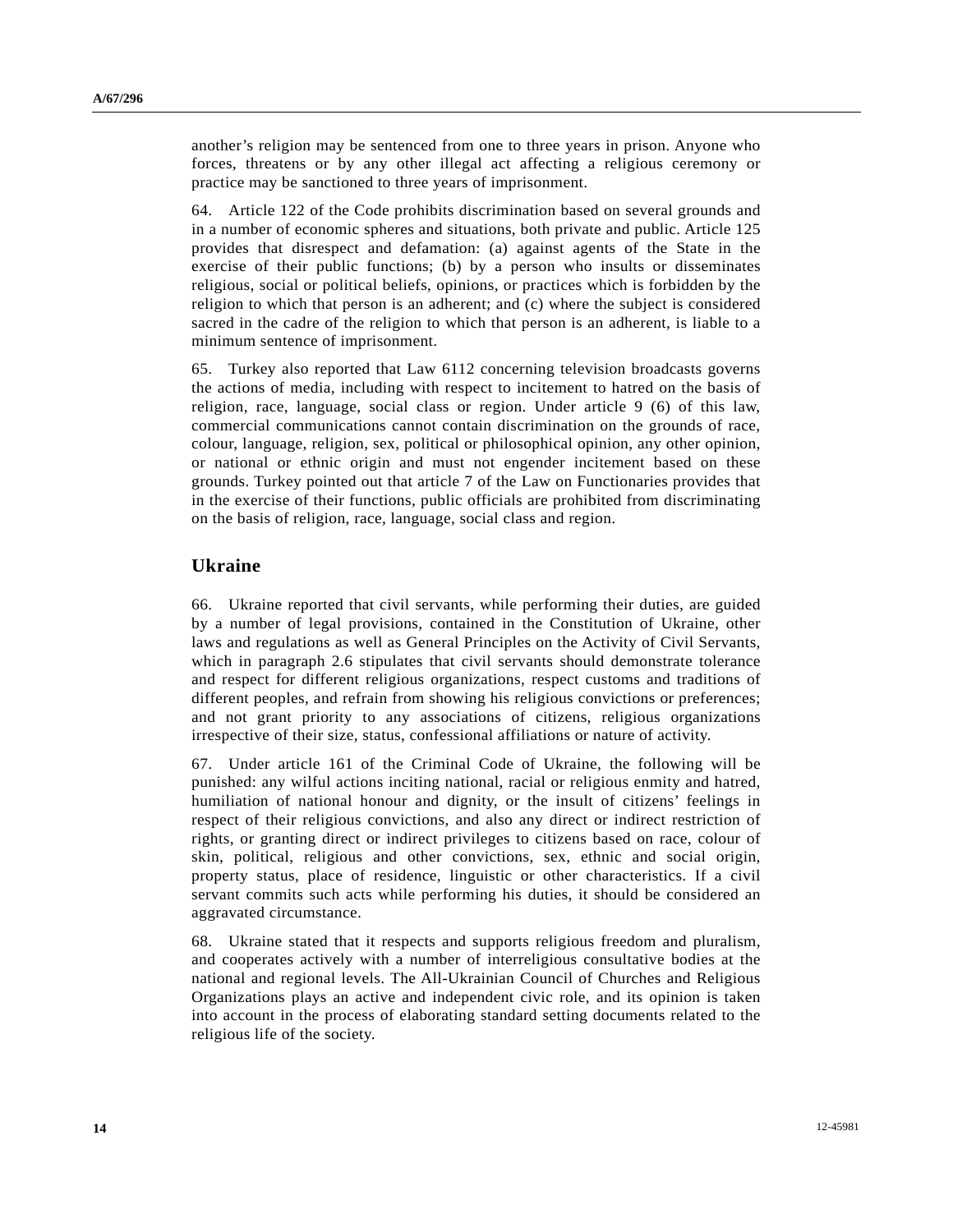69. Article 4 of the Law of Ukraine on Freedom of Conscience and Religious Organizations emphasizes that all citizens of Ukraine are equal before the law and shall be entitled to enjoy equal rights in all areas of economic, political, social and cultural life irrespective of their religious convictions. Any direct or indirect infringement on the rights of citizens or establishment of direct or indirect privileges on the basis of religious convictions as well as inflaming religious feuds and assaults on the feelings of people shall be liable to sanction as established by law. At the same time, the Church (religious organizations) in Ukraine shall be separate from the State. Religious organizations shall not perform any State functions, shall not take part in the activity of any political parties, shall not nominate any candidates to State organs, propagate or finance the election campaign of candidates to these organs.

### **United States of America**

70. The First Amendment to the United States Constitution, applicable to state and local governments, provides that Congress shall make no law respecting establishment of religion, or prohibiting the free exercise thereof or abridging the freedom of speech. Freedom of thought and conscience are protected by the guarantee of freedom of speech and opinion. The United States of America stated that protections of freedoms of expression, religion, association, and assembly form the basis for pluralism in the United States and for the ability of members of all religious communities and non-religious communities to fully participate in society and to contribute openly and on an equal footing.

71. The 1964 Civil Rights Act prohibits discrimination on the basis of religion in education, employment, housing, public accommodations and access to public facilities. The Civil Rights Division of the Department of Justice enforces this statute and has established a Special Counsel for Religious Discrimination to coordinate cases involving religion-based discrimination, and to oversee outreach efforts to religious communities. The Equal Employment Opportunity Commission investigates allegations of religious discrimination in employment. The Commission and the Civil Rights Division of the Department of Justice have pursued employers who discriminated against employees based on their religion or national origin in the aftermath of the events of 11 September 2001.

72. The Department of Justice also has a Community Relations Service which is available to state, local and tribal jurisdictions to help prevent and resolve racial and ethnic conflict and to employ strategies to prevent and respond to alleged violent hate crimes committed on the basis of actual or perceived race, colour, national origin, gender, gender identity, sexual orientation, religion, or disability. This Service has developed a set of best practices to assist localities in preventing hate crimes and restoring harmony in communities. It has also responded to reports of vandalism and arson involving mosques and Sikh *gurdwaras*.

73. In addition, the Office of Civil Rights and Civil Liberties in the Department of Homeland Security undertakes public outreach and engagement initiatives and also conducts training for law enforcement personnel and intelligence analysts.

74. The Unites States of America reported that it is a federal crime to commit arson or vandalism against religious real property, including houses of worship, committed because of the religious nature of the property.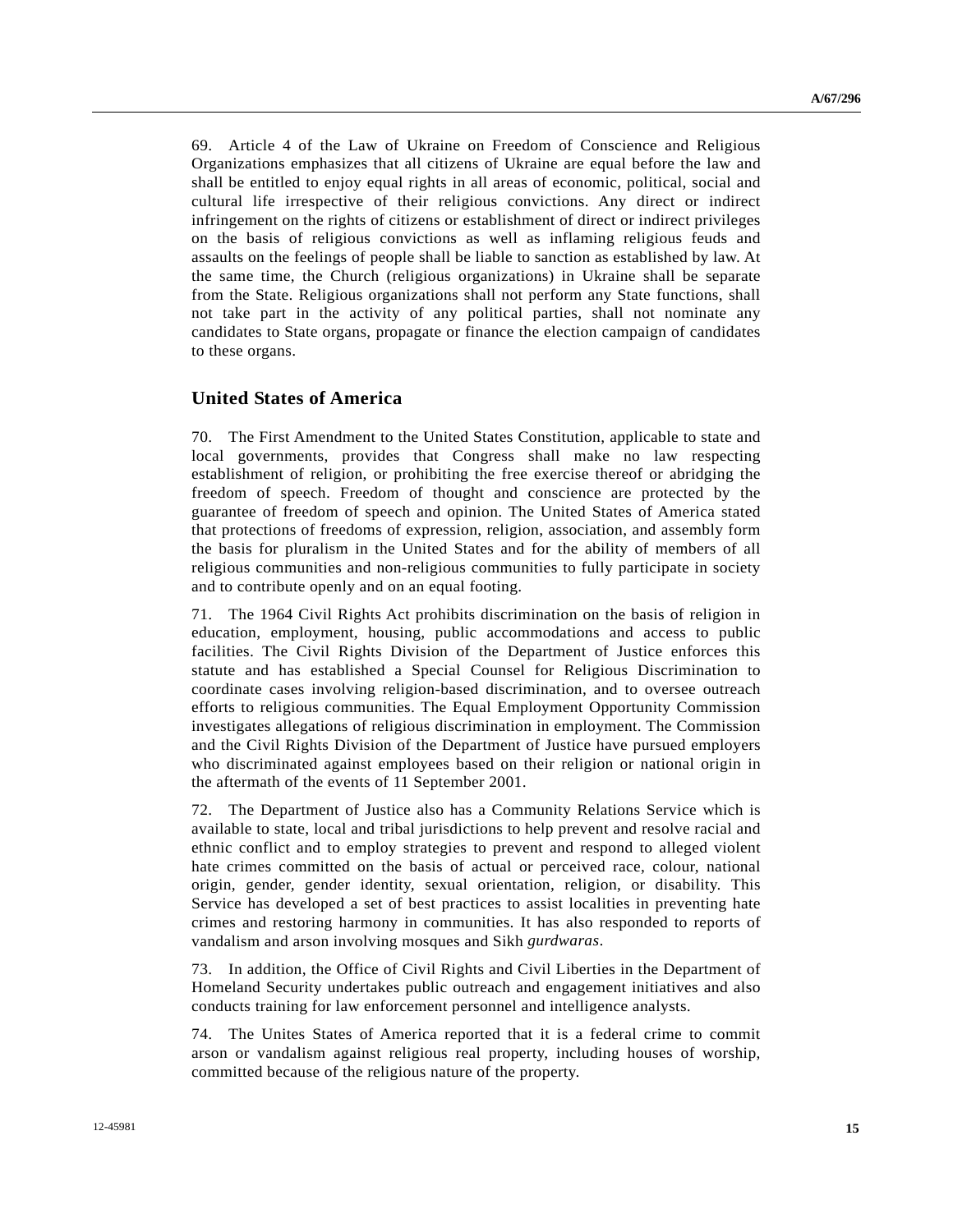75. The United States of America also engages in international efforts to foster global dialogue based on respect for human rights, including freedom of thought, conscience and belief around the globe. In response to Human Rights Council resolution 16/18, it hosted an expert-level meeting in Washington, D.C., in December 2011, which focused on enforcing prohibitions on discrimination based on religion or belief and implementation of effective outreach to members of religious communities.

## **III. United Nations Alliance of Civilizations**

76. The United Nations Alliance of Civilizations reported that it continues activities aimed at improving understanding and cooperation among nations and peoples across cultures and religions.

77. Member States of the Alliance continue to be encouraged to develop National Plans for Intercultural Dialogue and Cooperation as well as Regional Strategies, comprising initiatives in the fields of education, youth, media and migration in order to promote policy change and long-term action at the country level. In the framework of the preparation of the Second Action Plan for South-Eastern Europe, a regional consultation with civil society took place in April 2012 in Belgrade.

78. The United Nations Alliance of Civilizations reported that its Education about Religions and Beliefs online learning community has expanded, becoming a premier Internet resource on issues concerning learning about diverse religions and beliefs.

79. The Alliance, in partnership with academic institutions and other organizations, supports an annual summer school and a fellowship programme. Similarly, the Alliance media programme focuses on amplifying the constructive role of media in furthering public understanding of divisive debates.

80. The Fourth Alliance Global Forum, held in Doha in December 2011, brought together 2,500 representatives from all constituencies to expand the global conversation on the role of culture, cultural diversity and intercultural dialogue in fostering sustainable development. The Fifth Global Forum, to be held in Vienna in late February 2013, will focus on promoting responsible leadership in diversity and dialogue and will include a cluster of working sessions from legal and educational perspectives on addressing the universal right to religious freedom and promoting a new religious pluralism through education.

# **IV. Office of the United Nations High Commissioner for Human Rights**

81. During the twentieth session of the Human Rights Council, on 29 June 2012, the Office of the United Nations High Commissioner for Human Rights (OHCHR) organized a panel discussion on the promotion and protection of human rights in a multicultural context, including through combating xenophobia, discrimination and intolerance, pursuant to paragraph 3 of Human Rights Council resolution 18/20. The panel provided an informative and engaging exchange of views on the promotion and protection of human rights in a multicultural context, including through combating xenophobia, discrimination and intolerance.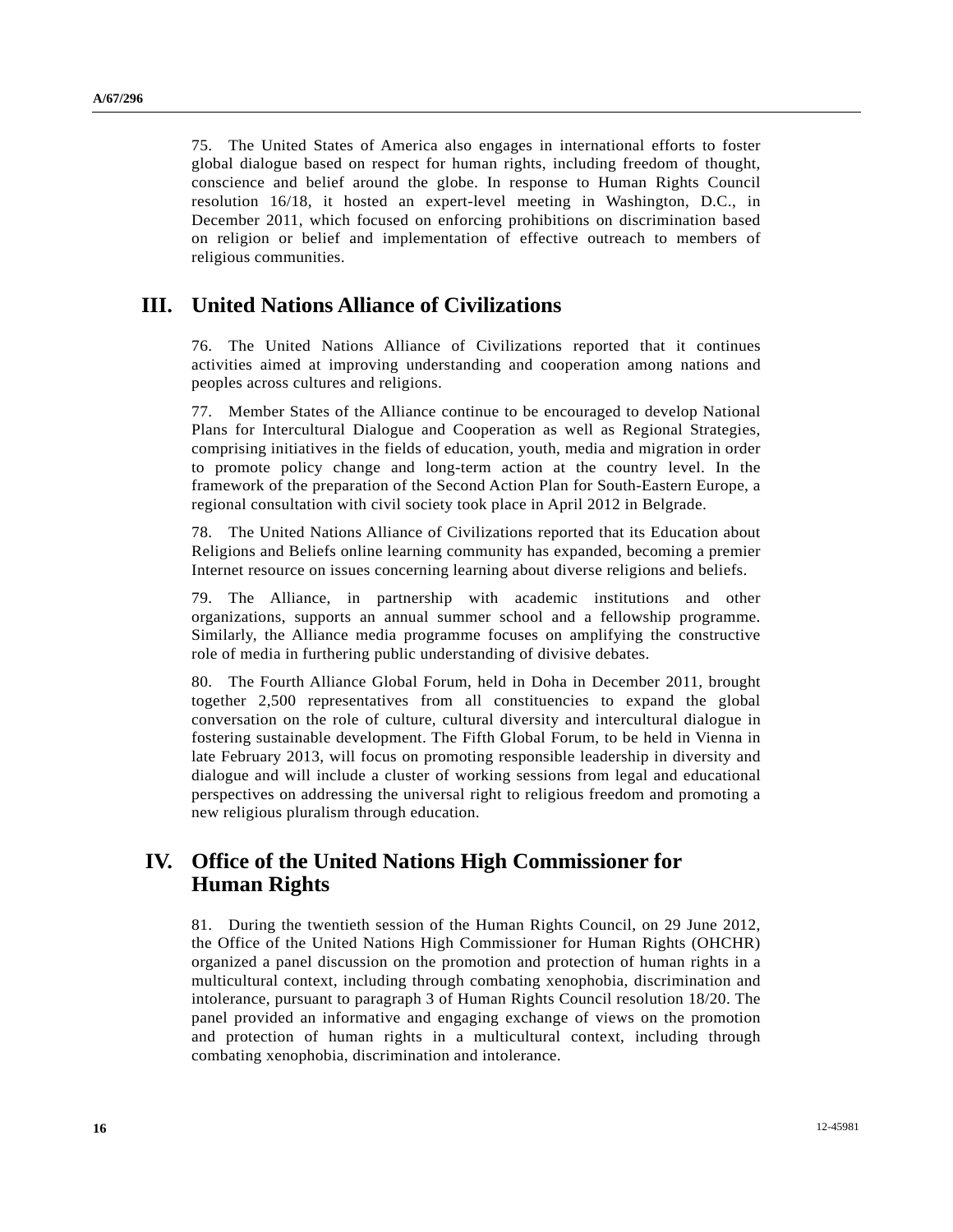82. The series of expert workshops, organized by OHCHR in 2011, on freedom of expression and the prohibition of incitement to national, racial or religious hatred considered relevant laws, policies and jurisprudence in countries of the different regions and discussed strategic responses to incitement to hatred, both legal and non-legal in nature. Each of these events generated extensive information and a large number of practical suggestions for increased implementation of the relevant international human rights standards, and OHCHR plans to convene a final expert meeting in October 2012, hosted by the Kingdom of Morocco, to take stock of these results.

83. OHCHR also organized in May 2012 in Vienna an expert seminar to enhance the effectiveness of international, regional and national human rights mechanisms in protecting and promoting the rights of religious minorities. It was hosted by the Government of Austria and it brought together leading experts as well as representatives of Governments, international organizations and civil society.

## **V. United Nations human rights treaty bodies**

84. During its seventy-ninth session, in August-September 2011, and its eightieth session in February-March 2012, the Committee on the Elimination of Racial Discrimination made reference to the intersectionality of racial and religious discrimination in the course of its work. It recommended that a number of States parties take measures to ensure that all persons enjoy their right to freedom of thought, conscience and religion, without discrimination, in accordance with article 5 of the Convention.

85. The Committee was concerned by reports of stereotyping, prejudice and misconceptions expressed through the media with regard to members of ethnic and religious minorities. It was also concerned by manifestations of hatred, hate crimes, racist and xenophobic political discourse in a number of countries. The Committee recommended that States parties adopt or amend legislation in line with the Convention and take appropriate measures to counter and strongly condemn racism and hate speech by all, including by law enforcement officials and politicians, as well as manifestations of racism in the media, including through the Internet. It urged States parties to effectively prosecute those responsible, regardless of their status. The Committee also strongly recommended to a State party to closely monitor the activities of extremist organizations, and to adopt legal and policy measures with the aim of preventing their registration and disbanding their activities, as necessary.

86. In the case of one State party, the Committee was concerned by limitations placed on the right of migrant workers and other foreigners to manifest their religion other than Islam only in private. For another State party, the Committee regretted the persistence of stereotypes associating ethnic minorities and non-citizens with criminality, and the religion of Islam with terrorism. It recommended that another State party ensure that its new system of terrorism prevention and investigation include safeguards against abuse and the deliberate targeting of certain ethnic and religious groups.

87. Regarding participation in public and political life, the Committee recommended that a State party undertake legislative reform to prohibit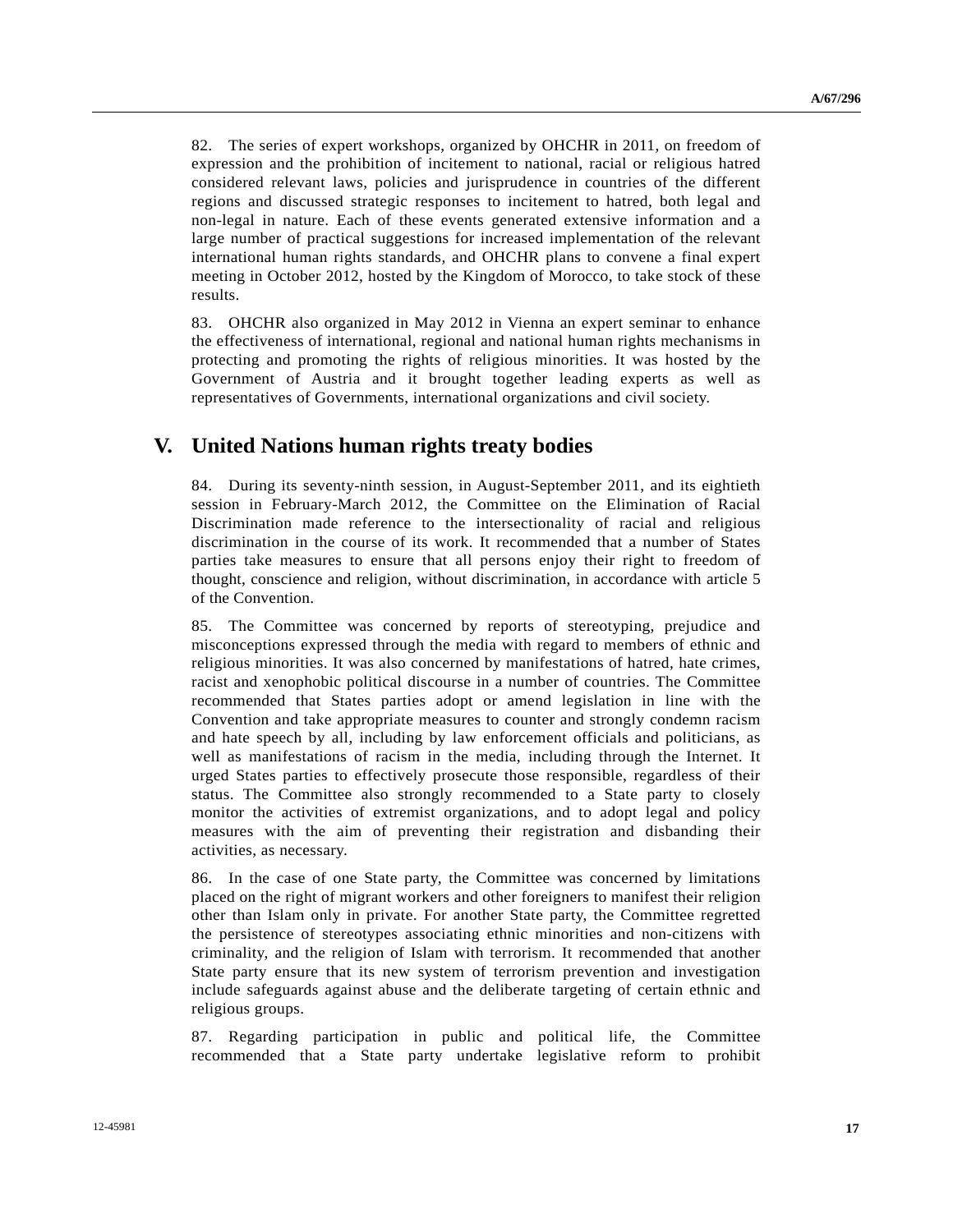discrimination in employment in the public administration on grounds of sex, origin, language and religion.

# **VI. Special procedures of the Human Rights Council**

88. The Special Rapporteur on freedom of religion or belief participated in three of the expert OHCHR workshops on freedom of expression and the prohibition of incitement to national, racial or religious hatred, held in Vienna, Nairobi and Santiago de Chile. At the workshops, the Special Rapporteur presented joint submissions with the Special Rapporteur on the promotion and protection of the right to freedom of opinion and expression and the Special Rapporteur on contemporary forms of racism, racial discrimination, xenophobia and related intolerance. The Special Rapporteurs looked at the strategic response to hate speech, which should include efforts to educate about cultural differences, promote diversity, empower and give a voice to minorities, including through the support of community media and representation in mainstream media.

89. In December 2011, the Special Rapporteur discussed the issue of racial and religious hate speech with the European Commission against Racism and Intolerance in Strasbourg and attended the meeting in Washington focused on the implementation of Human Rights Council resolution 16/18.

90. The Special Rapporteur on contemporary forms of racism, racial discrimination, xenophobia and related intolerance presented his first annual report at the twentieth session of the Human Rights Council focused on the prevention of racism, racial discrimination, xenophobia and related intolerance and also the report on the implementation of General Assembly resolution 66/143 on the "Inadmissibility of certain practices that contribute to fuelling contemporary forms of racism, racial discrimination, xenophobia and related intolerance".[2](#page-17-0) He urged States to ensure that educational institutions implement policies and programmes on equal opportunities, anti-racism, gender equality and cultural, religious and other diversity.[3](#page-17-1) The Special Rapporteur again stated that political parties should work towards fair representation of minorities within and at all levels of their party system, to ensure that their political and legal systems reflect the multicultural diversity of their societies.[4](#page-17-2)

## **VII. Conclusion**

91. **The responses received indicate that the primary measure taken by States to protect freedom of religion and belief, freedom of expression and opinion as well as to ensure the principles of equality and non-discrimination is constitutional enshrinement. The replies reflect that these fundamental rights are protected at the highest level, and that subsequent national laws, including the criminal code are elaborated and/or amended to address particular features or issues, such as incitement to racial hatred, protection of places of worship** 

<span id="page-17-2"></span><span id="page-17-1"></span><span id="page-17-0"></span>**\_\_\_\_\_\_\_\_\_\_\_\_\_\_\_\_\_\_** 

<sup>2</sup> A/HRC/20/38, para. 4.

<sup>3</sup> Ibid, para. 24.

<sup>4</sup> A/HRC/20/33, para. 29.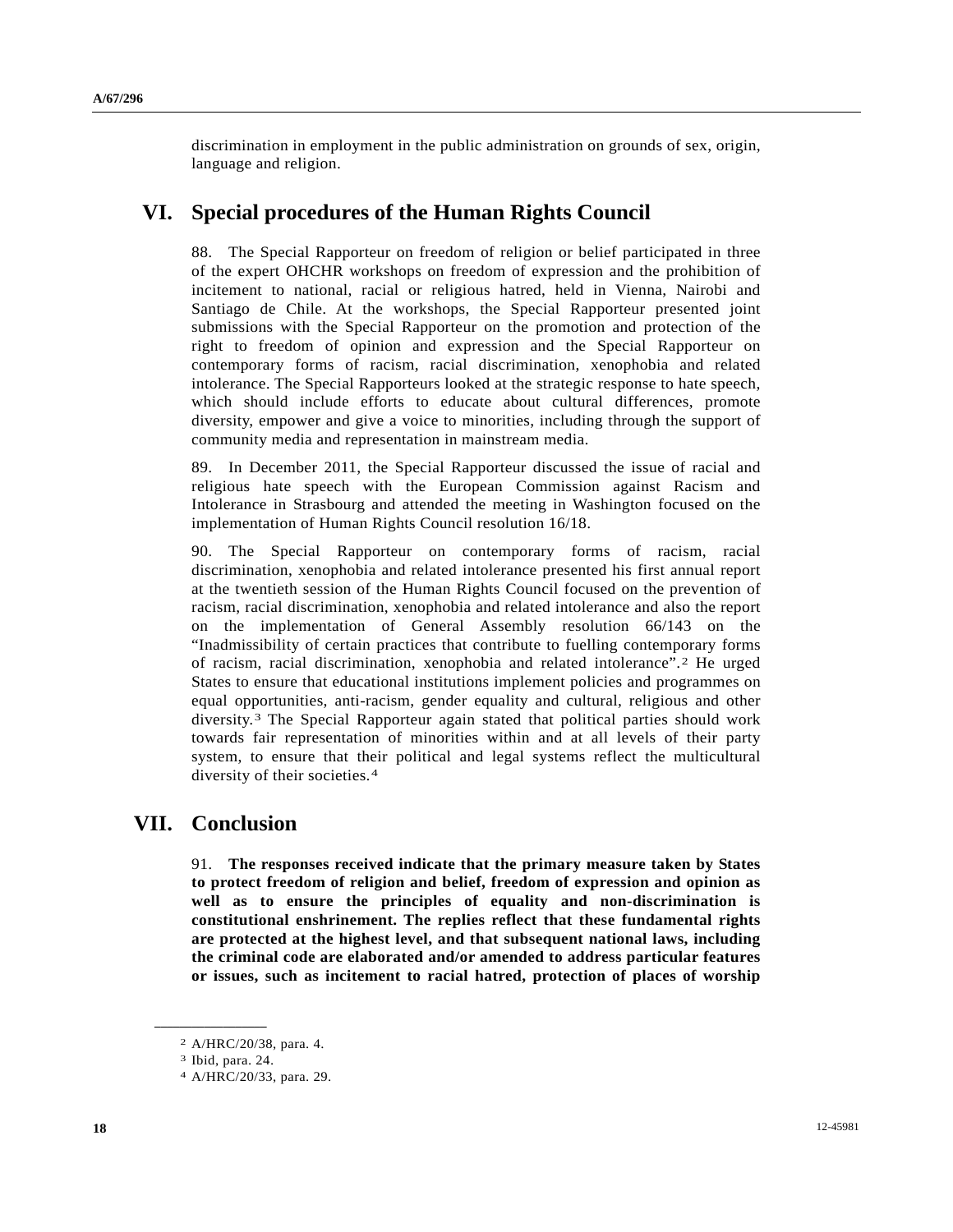**and religious sites, cemeteries and shrines, and discrimination issues concerning the public service.** 

92. **Advocacy of incitement to hatred is for the most part criminalized and often prohibited on several grounds, including religion or belief. The interdependence and the importance of mutually promoting and protecting freedom of expression and freedom of religion were noted in some contributions.**

93. **The submissions also illustrate that in addition to a legal framework, networks, consultative bodies, forums, councils and dialogues for exchange, cooperation and implementation of national strategies in this domain have been employed to combat intolerance, negative stereotyping, stigmatization, discrimination, incitement to violence and violence against persons, based on religion or belief.**

94. **States report that they have been taking measures to ensure that public functionaries, in the conduct of their public duties, do not discriminate against an individual on the basis of religion or belief. While some States may have a constitutional provision or legislation governing the action of persons carrying out public functions or holding public office in this regard, the majority of responses indicate that training of public functionaries and civil servants is used.** 

95. **Responses pointed to particular initiatives and measures to protect freedom of religion and belief and support the integration, social cohesion and tolerance of different religious communities present in the country. Many responses also pointed to constitutional or legislative protections as well as the lack of any legal restrictions or measures limiting the practice of religion and the functioning of religious communities and associations. Some States acknowledged the challenge of encouraging the representation and meaningful participation of individuals, irrespective of their religion or belief, in all sectors of society. A few States reported that they provide financial support or incentives to the functioning of religious associations and the activities of religious communities, and that they fund programmes aimed at combating intolerance against persons based on religion or belief.**

96. **Some responses addressed the issue of countering religious profiling or the invidious use of religion as a criterion in conducting questioning, searches and other law enforcement investigative procedures. Those responses focused on the issue of training and intercultural awareness initiatives directed at law enforcement personnel and police.**

97. **Virtually all responses indicated that States are adopting measures and policies to promote respect for and protection of places of worship and religious sites, cemeteries and shrines, and to take measures in cases where they are vulnerable to vandalism or destruction. States highlighted preventative and protective measures being taken, including enhanced policing in particular neighbourhoods and communities and at specific religious sites. Moreover, in many national contexts, the desecration of monuments, places of worship, religious sites and ceremonies are criminal offences met by strong sanctions, including fines and imprisonment.**